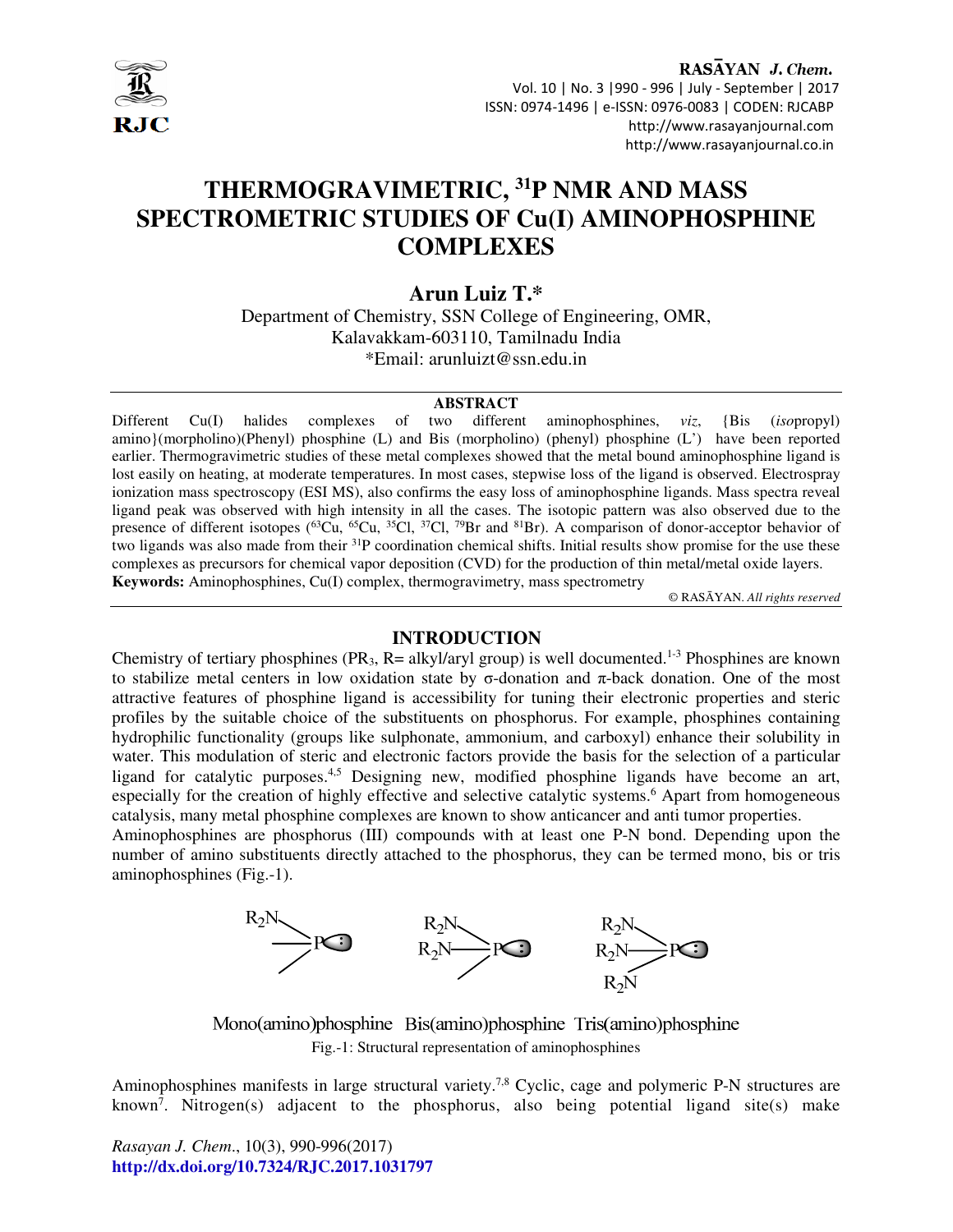Vol. 10 | No. 3 |990 - 996 | July - September | 2017

aminophosphines an interesting class of ligands for developing their coordination chemistry with transition metal substrates. Chemistry of aminophosphines has been well documented.<sup>9</sup> As mentioned earlier, by using suitable amino substituent, it is possible to change steric and electronic profiles of the phosphine ligand which finds application in the field of catalysis.

Coordination chemistry of phosphine with Cu(I) systems are well studied.<sup>10,11</sup> "Soft-Soft" interactions between Cu(I)- phosphine result in the formation of stable complexes of wide structural diversity. Though a variety of coordination number (two to six) are known, tetracoordinate tetrahedral geometry is most common. Many of these complexes are used as new precursors for chemical vapor deposition (CVD) of metallic thin layers.12-13 Both copper and copper oxide thin films find applications in many areas. Thermal studies of copper(I) aminophosphines will throw more light on the thermal stability of the complexes and the ease of metal/metal oxide thin film production. Earlier we reported the synthesis and characterization of P\* chiral aminophosphine and its coordination studies with metal centers and solid state <sup>31</sup>P NMR spectroscopic studies.<sup>14-16</sup> In this paper we report, the thermogravimetric analysis, <sup>31</sup>P NMR and mass spectrometric studies of these complexes.

#### **EXPERIMENTAL**

Reactions were carried out under pure and dry nitrogen using standard Schlenk techniques.{Di (*iso*propyl) amino}(morpholino)(Phenyl) phosphine (L) and Bis (morpholino) (phenyl) phosphine (L') complexes of copper(I) were synthesized by literature methods.<sup>13-14</sup> Q-TOF-Mass Spectrometer equipped with a standard electro spray source (Q-TOF micro hybrid quadrupole time of flight mass spectrometer) was used for recording mass spectra. Thermogravimetric analyses were done using Perkin-Elmer TGA-7 thermogravimetric analyzer under an inert atmosphere. <sup>31</sup>P NMR spectra were recorded in CDCl<sub>3</sub> solutions using 85% H3PO4 as external standard on a JEOL 400 MHz NMR spectrometer.

#### **RESULTS AND DISCUSSION**

Six copper(I) complexes two different aminophosphine, namely {Bis (*iso*-propyl) amino}(morpholino)(Phenyl) phosphine (L) and Bis (morpholino) (phenyl) phosphine (L') were used for the study (Fig.-2).



Fig.-2: Structural representation of aminophosphines ligands (L) and (L') used in the study

#### **Thermogravimetric analysis**

Thermal stability of aminophosphine copper(I) complexes were studied using thermogravimetry. Weight loss and temperature range are given in Table-1. Following observations were made.(i) Most of the copper(I) halide aminophosphine complexes did not show any decomposition below 90 **°**C (except the loss of solvent molecules in some cases). For example, compound **1** first weight loss (16.6%) at nearly 60**°**C corresponds to the loss of the solvent molecule dichloro methane (theoretical weight loss, 17.76 %) (Fig.-3). No weight loss responsible for solvent loss were seen for other samples. (ii) Single / multi-step decomposition was observed in different cases. In all the cases, the first significant weight loss corresponds to the loss of aminophosphine ligand. Loss of the ligand was observed around 125-150°C for the complexes except for complex **4.** Differential scanning calorimetric curves (DSC) also show sharp endothermal peaks corresponding to weight loss.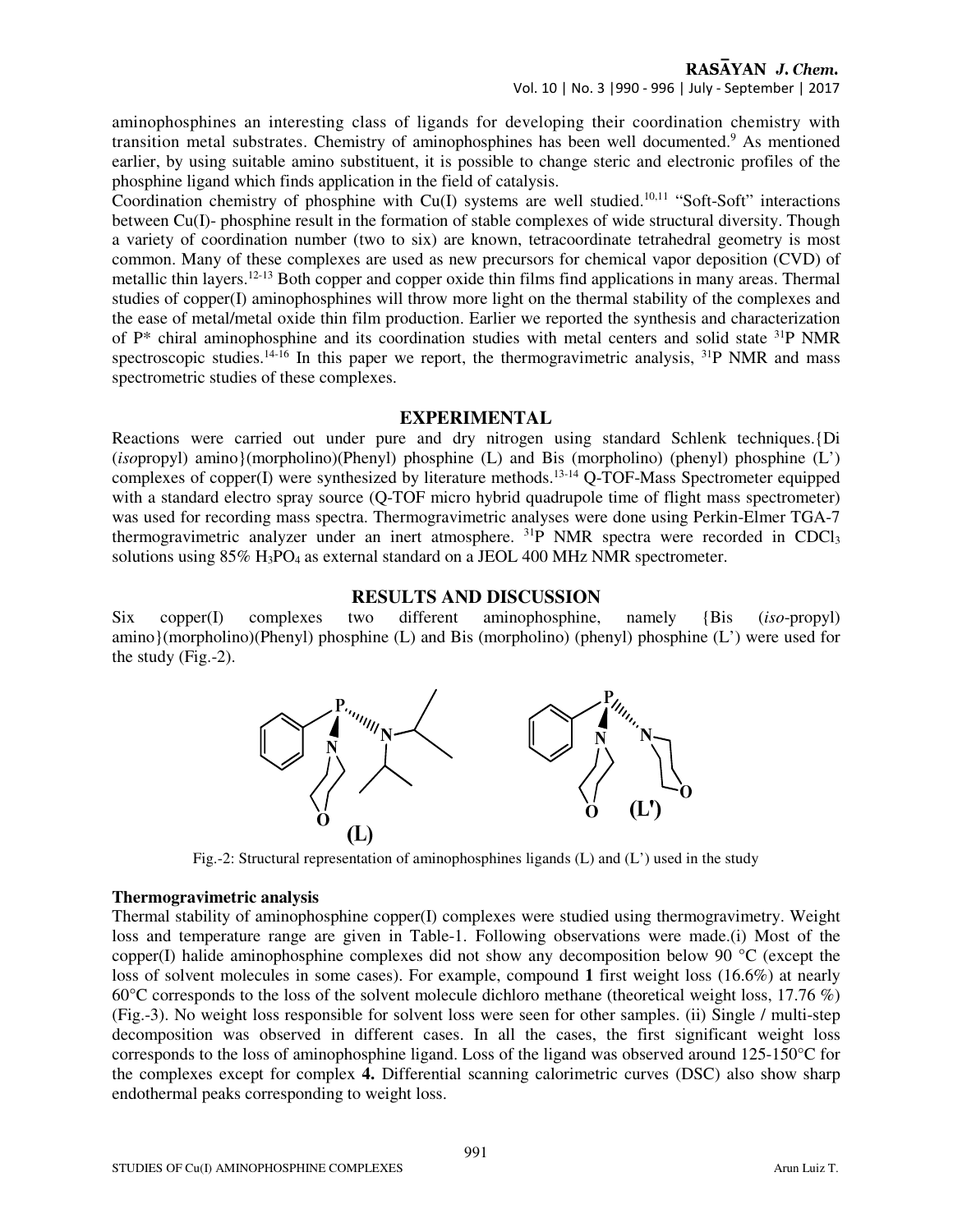Vol. 10 | No. 3 |990 - 996 | July - September | 2017

| S. No.           | Compound                  | Weight loss I |             | Weight loss II |         | Weight loss III |         |
|------------------|---------------------------|---------------|-------------|----------------|---------|-----------------|---------|
|                  |                           | Observed      | Temp.       | Observed       | Temp.   | Observed        | Temp.   |
|                  |                           | (Calculated)  | (in °C)     | (Calculated)   | (in °C) | (Calculated)    | (in °C) |
| 1.               | $[CuClL]_2.2CH_2Cl_2(1)$  | 16.6          | $50-90$     | 42.0           | 90-120  | 32.7            | 120-320 |
|                  |                           | (17.7)        |             | (38.2)         |         | (30.8)          |         |
| $\overline{2}$ . | $[CuBrL]_2(2)$            | 34.9          | 125-150     | 32.8           | 150-280 | ---             |         |
|                  |                           | (33.6)        |             | (33.6)         |         |                 |         |
| 3.               | $[CuIL]_2(3)$             | 35.9          | 130-170     | 38.2           | 180-290 |                 |         |
|                  |                           | (37.3)        |             | (37.3)         |         |                 |         |
| $\overline{4}$ . | CuCl(L') <sub>2</sub> (4) | 45.3          | $120 - 140$ | 43.2           | 180-220 | ---             |         |
|                  |                           | (42.4)        |             | (42.4)         |         |                 |         |
| 5.               | $CuBr(L')_{2}(5)$         | 37.7          | 110-140     | 41.2           | 160-200 | ---             |         |
|                  |                           | (39.8)        |             | (39.8)         |         |                 |         |
| 6.               | $Cul(L')_{2}(6)$          | 58.5          | 50-500      | ---            |         |                 |         |
|                  |                           | (60.6)        |             |                |         |                 |         |

Table-1: Weight loss (observed and calculated) for the TGA profiles of Cu(I) aminophosphine complexes



Fig.-3: TGA-DSC plot of  $[CuClL]_2.2CH_2Cl_2(1)$ 

#### **ESI-Mass spectrometry**

Electrospray ionization technique is a soft ionization technique, where ions are produced by an electrospray under less rigorous conditions and there is very little fragmentation. ESI MS spectra of the complexes gave peaks for molecular ion peaks. Most of the complexes of (L) and (L') showed peaks at 295 and 280 respectively, in varying intensity which corresponds to free aminophosphine ligand. This result is in accordance with thermogravimetric analysis which confirms the easy removal of aminophosphine ligand. Prominent mass spectral fragments observed for the complexes **1**-**6** are given in Table-2.

Possible fragmentation mechanism for dimeric copper(I) complexes (**1**-**3**) is given in the figure. It was observed that a number of fragments were more for theses complexes. In all cases, ligand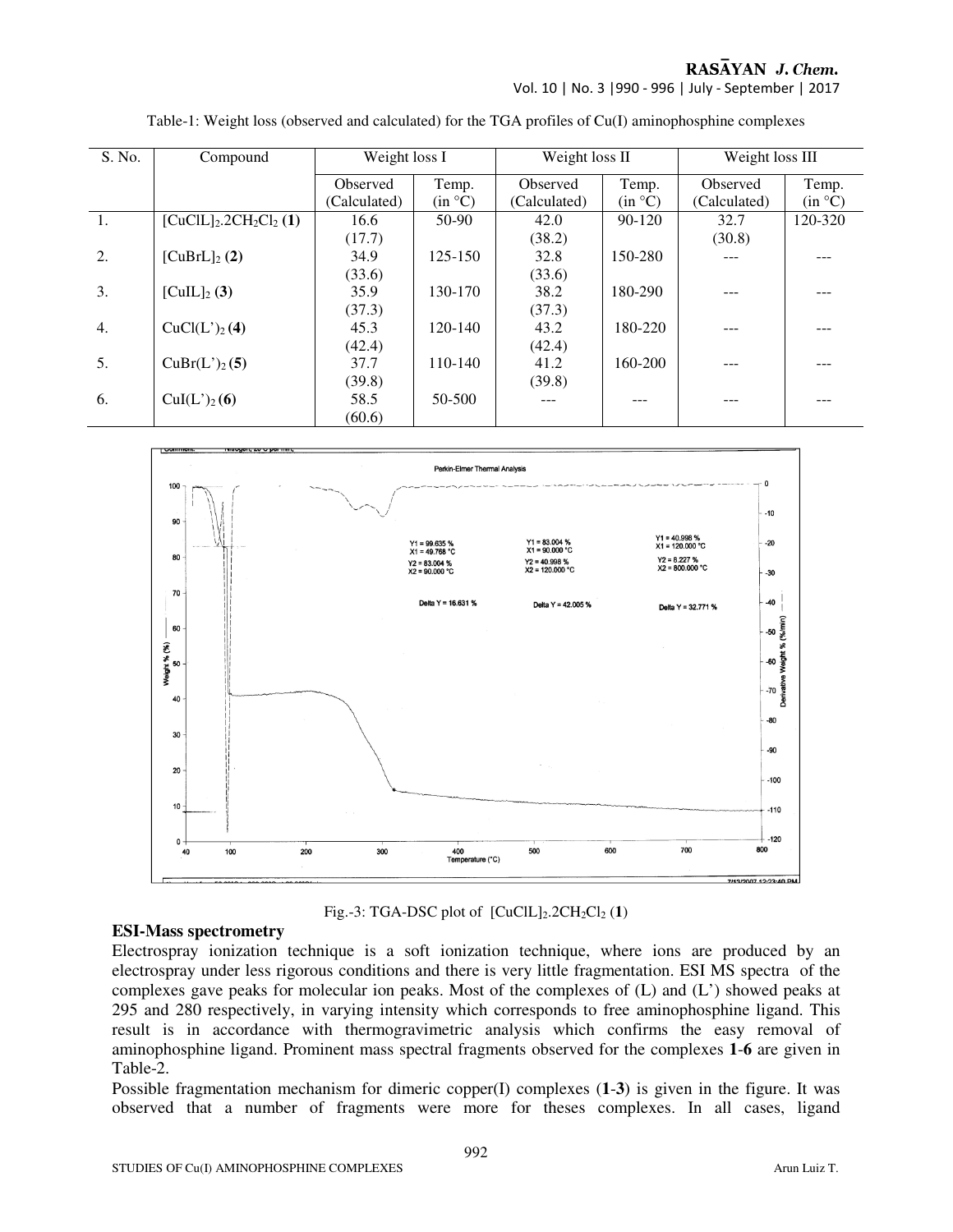#### RASAYAN J. Chem. Vol. 10 | No. 3 |990 - 996 | July - September | 2017

aminophosphine peaks are observed from moderate to high intensity (Fig.-4). A peak at 102 is observed in some cases due to the diisopropyl amine. " $Cu<sub>2</sub>XL<sub>2</sub>$ " peaks were more prominent than molecular ion peak. Mass spectra revealed wide isotopic pattern due to the presence of different isotopes (<sup>63</sup>Cu, <sup>65</sup>Cu,  $35$ Cl,  $37$ Cl,  $79$ Br and  $81$ Br). For monomeric complexes, molecular ion peak was observed with good intensity. Another prominent peak was "CuXL" obtained by the loss of one aminophosphine ligand. The possible fragmentation pattern for the complexes is given in the Scheme-1 and Scheme-2.

Table-2: Prominent mass spectral fragments of Cu(I) complexes of aminophosphine (L)

| S. No. | Copper(I) complex  | L     | CuXL        | Cu <sub>2</sub> X <sub>2</sub> L | CuL <sub>2</sub> | CuXL <sub>2</sub> | Cu <sub>2</sub> XL | Cu <sub>2</sub> XL <sub>2</sub> |
|--------|--------------------|-------|-------------|----------------------------------|------------------|-------------------|--------------------|---------------------------------|
|        |                    | 295   |             | 494(32),                         | $651(30)$ ,      |                   |                    | 749(60),                        |
| 1.     | $[CuCl(L)]_2(1)$   | (93)  |             | 496(26)                          | 653(10)          |                   |                    | 751(84),                        |
|        |                    |       |             |                                  |                  |                   |                    | 753(18)                         |
|        |                    | 295   | $434(42)$ , |                                  |                  |                   | 499(100),          | 793(32),                        |
| 2.     | $[CuBr(L)]_2(2)$   | (70)  | 436(26)     |                                  |                  |                   | $501(66)$ ,        | 795(40),                        |
|        |                    |       |             |                                  |                  |                   | 503(38)            | 797(28)                         |
|        |                    | 295   |             |                                  |                  |                   | $549(100)$ ,       | 843(56),                        |
| 3.     | $[CuI(L)]_2(3)$    | (66)  |             |                                  |                  |                   | 551(62)            | 845(44)                         |
|        |                    |       |             |                                  |                  |                   |                    |                                 |
| 4.     | $CuCl(L')_{2}$ (4) | 281   | 378(86),    |                                  |                  | 658(42),          |                    |                                 |
|        |                    | (68)  | 380(100),   |                                  |                  | $660(48)$ ,       |                    |                                 |
|        |                    |       | 382(74)     |                                  |                  | 662(38)           |                    |                                 |
| 5.     | $CuBr(L')_{2}(5)$  | 281   | 422(42),    |                                  |                  | 702(56),          |                    |                                 |
|        |                    | (100) | 424(54),    |                                  |                  | 704(70),          |                    |                                 |
|        |                    |       | 426(40)     |                                  |                  | 706(52)           |                    |                                 |
| 6.     | $Cul(L')_{2}(13)$  |       |             |                                  |                  |                   |                    |                                 |
|        |                    | 281   |             |                                  |                  | 752(68),          |                    |                                 |
|        |                    | (100) |             |                                  |                  | 754(56)           |                    |                                 |
|        |                    |       |             |                                  |                  |                   |                    |                                 |



Fig.-4: ESI mass spectrum of  $[CuCl(L)]_2(1)$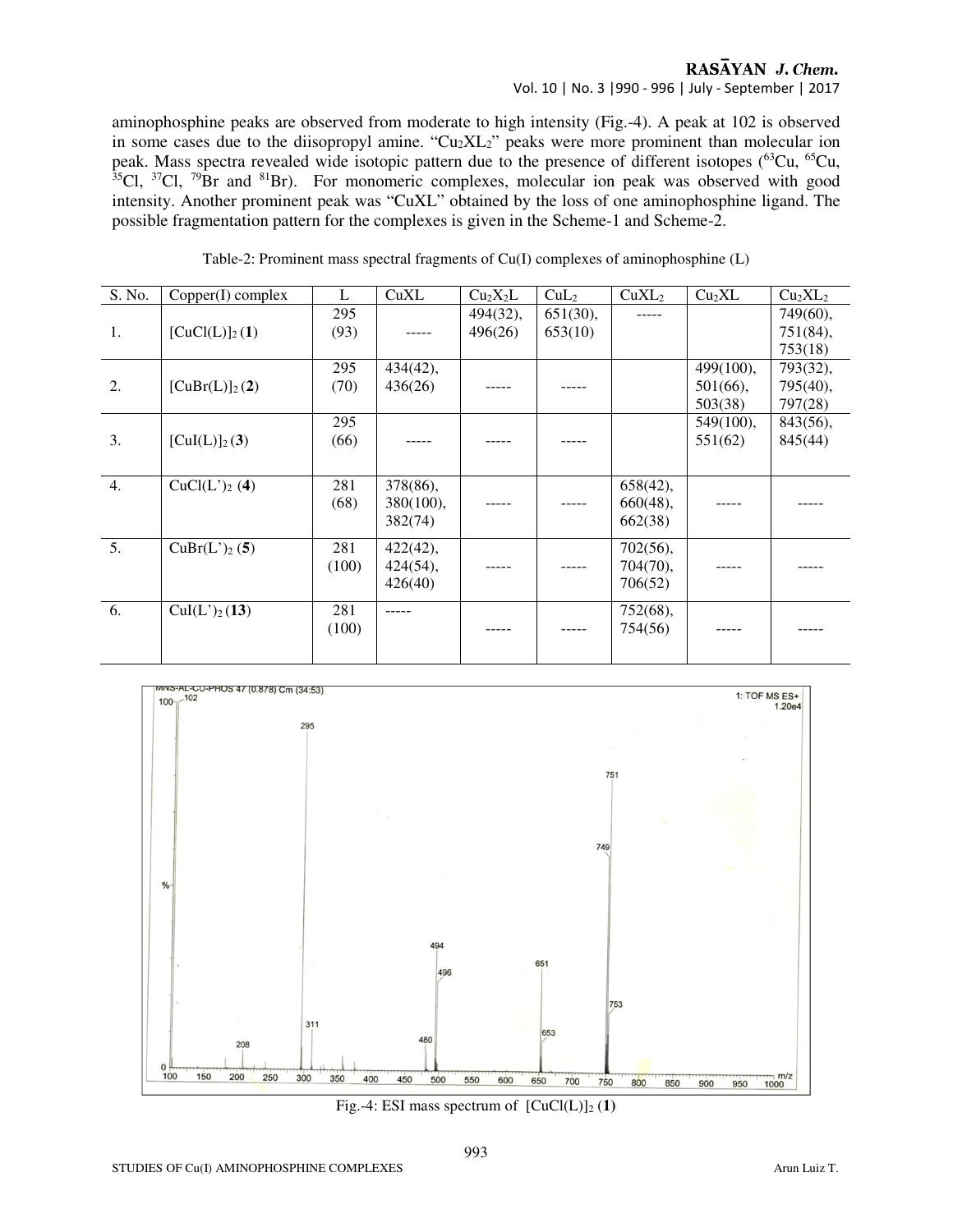Vol. 10 | No. 3 |990 - 996 | July - September | 2017



**Scheme 1:** Fragmentation mechanism for dimeric copper(I) complexes 1-3



Scheme 2: Fragmentation mechanism for monomeric copper(I) complexes 4-6

### **<sup>31</sup>P NMR Studies**

Among the various NMR tools  $(^1H, ^{13}C$  and  $^{31}P)$  available  $^{31}P$  NMR was found to be the most useful. Earlier we reported solid state <sup>31</sup>P NMR (CPMAS) of aminophosphine complexes which showed quartet pattern which confirms direct Cu-P coupling<sup>15</sup>. For the complexes 1-6, the following observations were made. (a) Sharp <sup>31</sup>P signal of free aminophosphine ligand in gets slightly broadened after coordination with the metal center. The broadening of the signal is due to  ${}^{1}J_{Cu-P}$  coupling. Copper is known to be a quadrupolar nucleus (<sup>63</sup>Cu and <sup>65</sup>Cu, I = 3/2). Figure-5 gives information about the nature of bonding in phosphine complexes can be obtained by comparing the phosphorus chemical shifts before and after coordination with the metal. Proton decoupled  ${}^{31}P$  NMR spectra of all the complexes are shielded after coordination when compared to the free aminophosphines. Aminophosphines accepts a part of electron density from the electron rich  $d^{10}$  system, which results in shielding of signals. Coordination chemical shift ( $\Delta\delta$ ), is defined as  $\delta$  complex –  $\delta$  free ligand, which is indicative of the donor-acceptor properties of the ligand. It is reported that a good  $\sigma$ -donor would produce a large coordination chemical shift, whereas a good  $\pi$ -acceptor would result in a small coordination chemical shift<sup>5</sup>. Coordination chemical shifts of the complexes are negative (Table-3). For aminophosphine (L) and (L'), coordination chemical shifts are found to be *ca.* -10 and -16 ppm respectively. A negative value for the coordination chemical shift implies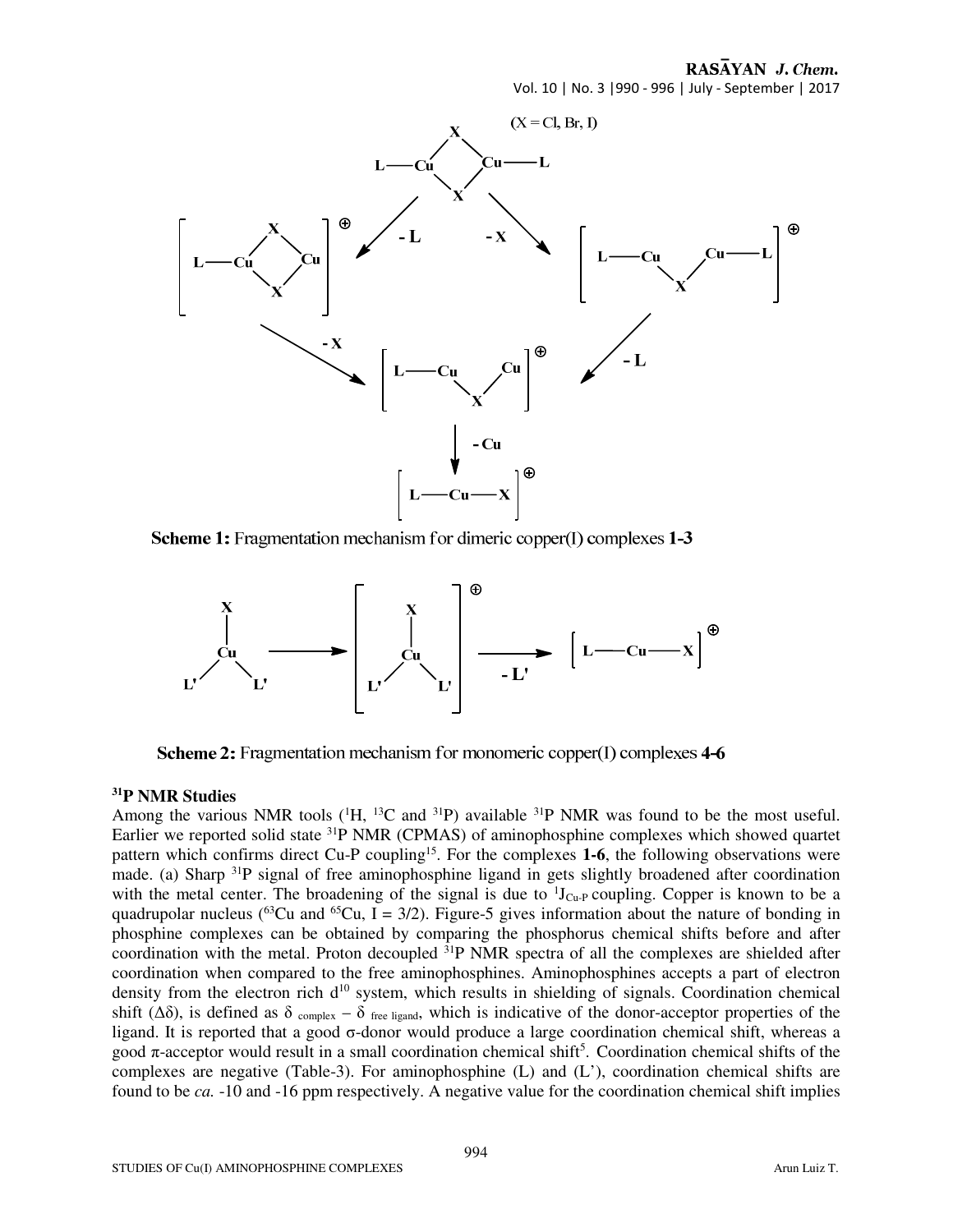Vol. 10 | No. 3 |990 - 996 | July - September | 2017

that aminophosphines can be a good  $\pi$ -acceptor ligand and its  $\pi$ -acceptor ability varies with amino substituents. Larger negative coordination chemical shift values for the complexes of (L') seem to suggest that (L') is a better  $\pi$ -acceptor than (L). (c) It was also observed that <sup>31</sup>P chemical shift values of the complexes are found to be independent of the structure (monomeric or dimeric) or the halogen atom (X= Cl, Br, I) present. For example, complexes **1**-**3** and **4**-**6** showed almost identical chemical shifts.

| S. No. | Aminophosphine | <sup>31</sup> P NMR $(\delta,$ ppm) Compound | $31P$ NMR ( $\delta$ , ppm) | Coordination   |
|--------|----------------|----------------------------------------------|-----------------------------|----------------|
|        |                |                                              |                             | chemical shift |
|        |                |                                              | 66.5                        | $-9.9$         |
| 1.     |                | 76.4                                         | 66.5                        | $-9.9$         |
|        |                |                                              | 66.7                        | $-9.7$         |
|        |                |                                              | 79.9                        | $-15.8$        |
| 2.     |                | 95.7                                         | 80.2                        | $-15.5$        |
|        |                |                                              | 80.0                        | $-15.7$        |

Table-3: Comparison of <sup>31</sup>P chemical shifts of aminophosphine ligands and its complexes



Fig.-5: Proton decoupled <sup>31</sup>P NMR spectrum of  $CuCl(L')_2$  (4) in CDCl<sub>3</sub>, ligand spectra in inset (6b)

#### **CONCLUSION**

Thermogravimetric studies of Cu(I) aminophosphine complexes showed that aminophosphine ligand is lost easily on heating, at moderate temperatures. For complexes having more than one aminophosphine ligands, stepwise loss of the ligand is observed. Differential scanning calorimetric curves (DSC) also show sharp endothermal peaks corresponding to weight loss. Electrospray ionization mass spectroscopy (ESI MS), also confirms the elabile nature of aminophosphine ligands. Mass spectra reveal ligand peak was observed with high intensity in all the cases. Both ligands get shielded after coordination with the metal center and coordination chemical shifts were negative. On comparing 31P coordination chemical